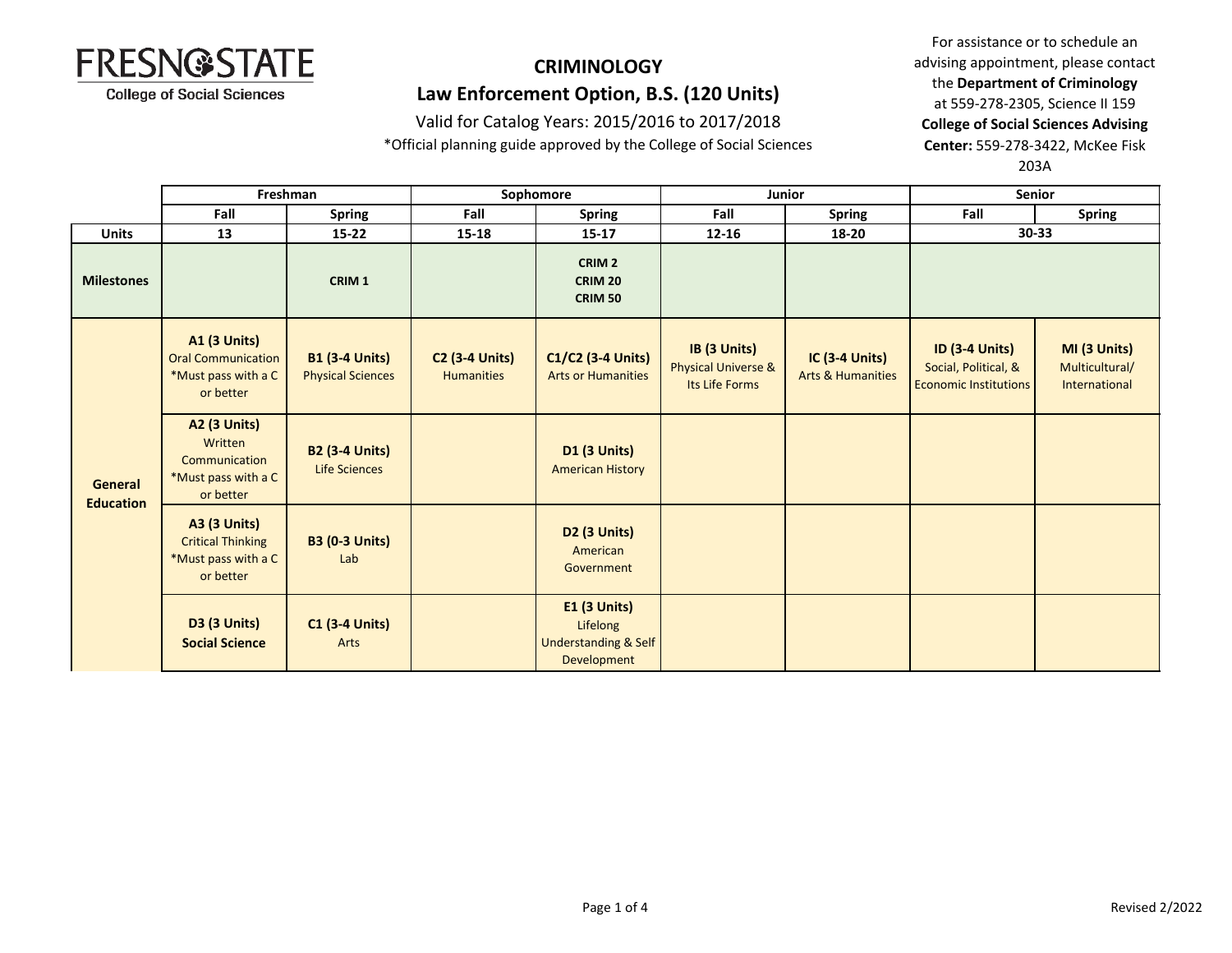

**Major**

#### **CRIMINOLOGY Law Enforcement Option, B.S. (120 Units)**

Valid for Catalog Years: 2015/2016 to 2017/2018

\*Official planning guide approved by the College of Social Sciences

For assistance or to schedule an advising appointment, please contact the **Department of Criminology** at 559-278-2305, Science II 159 **College of Social Sciences Advising Center:** 559-278-3422, McKee Fisk 203A

**Fall Spring Fall Spring Fall Spring Fall Spring Units 13 15-22 15-18 15-17 12-16 18-20 30-33 Freshman Sophomore Junior Senior Major CRIM 1 (1 Unit) CRIM 2 (3 Units) CRIM 20 (3 Units)** [Pre-Req: CRIM 1 recommended] **CRIM 108** \*By permission only. Must be taken every semester in Junior & Senior year. Will substitute for CRIM 180. **CRIM 102 (3 Units)** [Pre-Req: CRIM 2, 20 (both passed with a C or better); CRIM 100 & 170 recommended] **CRIM 109 (3 Units)** [Pre-Req: CRIM 2 (C or better); CRIM 20, 100, & 170 recommended] **CRIM 180 (3 Units)** [Pre-Req: May be taken concurrently: CRIM 2, 20, 102, CRIM 112 (all passed with a C or better)] **OR CRIM 108 (3 Units)** \*See CRIM 108 in Junior/Fall **GE Area B4 CRIM 50 (3 Units)** Quantitative Reasoning \*Must pass with a C or better **CRIM 100 (3 Units) CRIM 112 (3 Units)** [Pre-Req: CRIM 2, 20 (both passed with a C or better); CRIM 100 & 170 recommended] **CRIM 174 (3 Units) CRIM 117 (3 Units)** [Pre-Req: CRIM 20 (C or better)] **CRIM 113 (3 Units)** [Pre-Req: Pre-Req: CRIM 2 (C or better)] **Criminology Electives (3 Units) CRIM 114, 120, 131, 133, 134, 135, 136T, 137, 139, 140, 141, 153, 154, 155, 160T, 175, 176, 177, 190/192; CRIM/WS 126; AFRS 146; CLAS 116; PAX 100; PHIL 121**  \*See course catalog for prerequisite requirements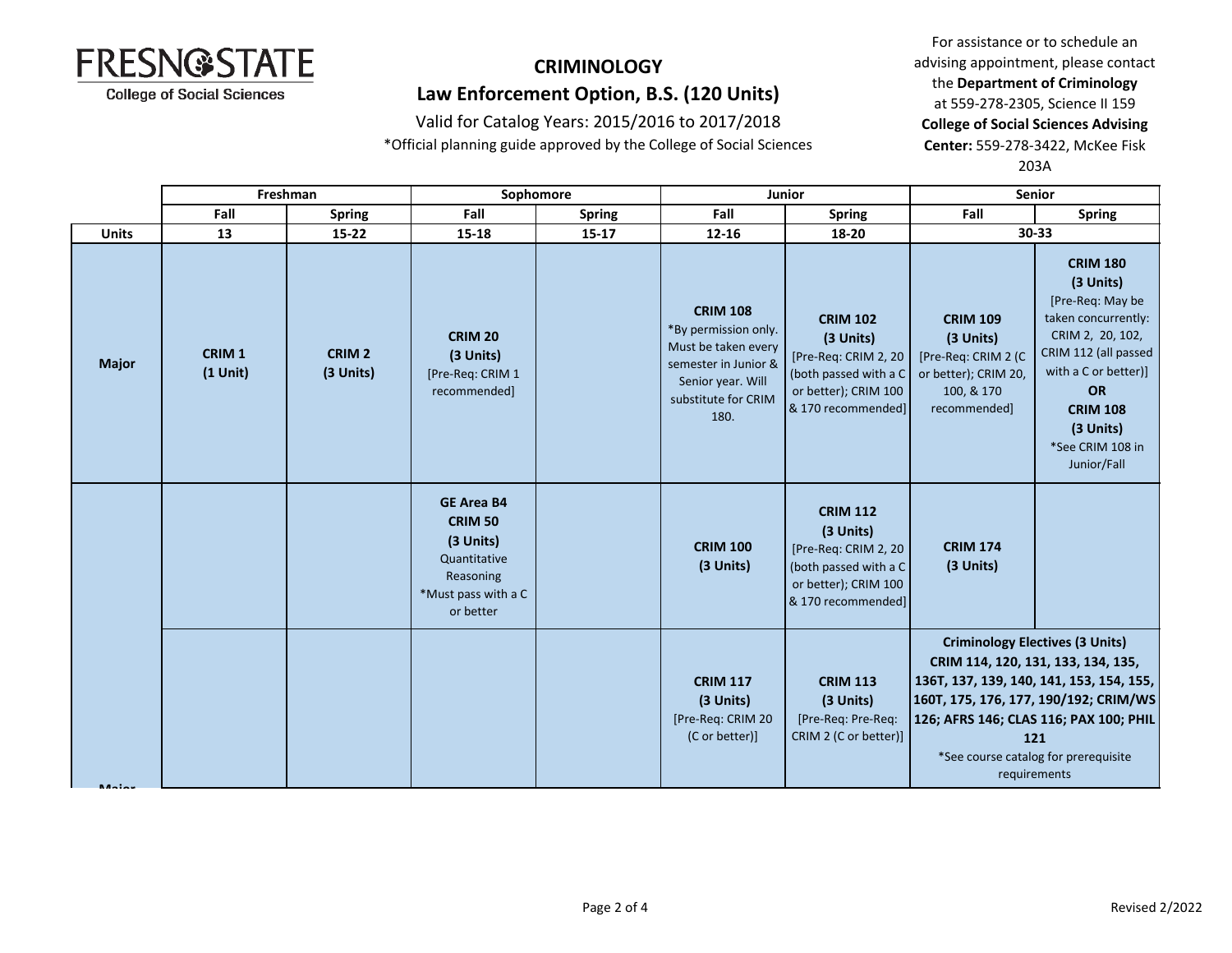

## **CRIMINOLOGY Law Enforcement Option, B.S. (120 Units)**

Valid for Catalog Years: 2015/2016 to 2017/2018

\*Official planning guide approved by the College of Social Sciences

For assistance or to schedule an advising appointment, please contact the **Department of Criminology** at 559-278-2305, Science II 159 **College of Social Sciences Advising Center:** 559-278-3422, McKee Fisk 203A

|                  | Freshman |                 | Sophomore       |                 | <b>Junior</b>                                                                                                                         |                              | <b>Senior</b>                                                                                                                                                                                                                                                              |                 |
|------------------|----------|-----------------|-----------------|-----------------|---------------------------------------------------------------------------------------------------------------------------------------|------------------------------|----------------------------------------------------------------------------------------------------------------------------------------------------------------------------------------------------------------------------------------------------------------------------|-----------------|
|                  | Fall     | <b>Spring</b>   | Fall            | <b>Spring</b>   | Fall                                                                                                                                  | <b>Spring</b>                | Fall                                                                                                                                                                                                                                                                       | <b>Spring</b>   |
| <b>Units</b>     | 13       | $15 - 22$       | $15 - 18$       | $15 - 17$       | $12 - 16$                                                                                                                             | 18-20                        | 30-33                                                                                                                                                                                                                                                                      |                 |
| <b>TVIajor</b>   |          |                 |                 |                 | <b>CRIM 170</b><br>(3 Units)<br>[Pre-Req: Pre-Req:<br>Highly recommended:<br>CRIM 50, PH 92,<br>PSYCH 42, MATH 11,<br>SOC 125, DS 73] | <b>CRIM 127</b><br>(3 Units) | <b>Criminology Electives (3 Units)</b><br>CRIM 114, 120, 131, 133, 134, 135,<br>136T, 137, 139, 140, 141, 153, 154, 155,<br>160T, 175, 176, 177, 190/192; CRIM/WS<br>126; AFRS 146; CLAS 116; PAX 100; PHIL<br>121<br>*See course catalog for prerequisite<br>requirements |                 |
|                  |          |                 |                 |                 |                                                                                                                                       |                              | <b>Criminology Electives (3 Units)</b><br>CRIM 114, 120, 131, 133, 134, 135,<br>136T, 137, 139, 140, 141, 153, 154, 155,<br>160T, 175, 176, 177, 190/192; CRIM/WS<br>126; AFRS 146; CLAS 116; PAX 100; PHIL<br>121<br>*See course catalog for prerequisite<br>requirements |                 |
| <b>Electives</b> |          | <b>Elective</b> | <b>Elective</b> | <b>Elective</b> | <b>UDWS (0-4 Units)</b><br>*Upper Division<br><b>Writing Exam</b><br>OR "W" Course (must<br>pass with a C or<br>better)               | <b>Elective</b>              | <b>Elective</b>                                                                                                                                                                                                                                                            | <b>Elective</b> |
|                  |          |                 | <b>Elective</b> |                 |                                                                                                                                       |                              |                                                                                                                                                                                                                                                                            |                 |